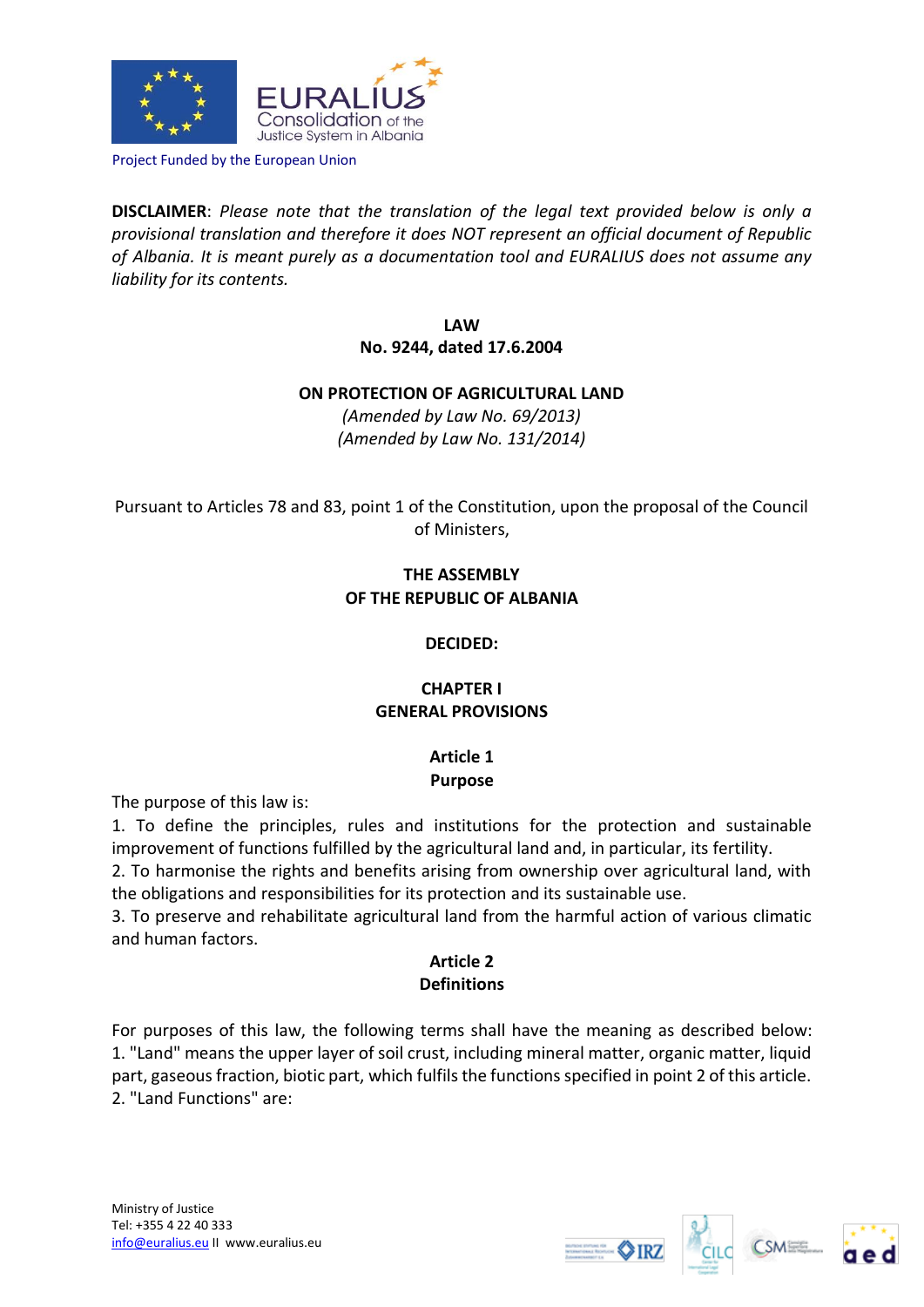a) natural functions, such as creating the basis of life and space for human settlement, fauna and flora; as an integral part of natural wealth, possessing the special quality of natural fertility in which water and nutrients circulate; as a means of formation, decomposition and storage for the interaction of materials, based on their filtration, propulsion and transformational properties, in particular for the protection of groundwater;

b) functions as an archive of the history of nature and culture;

c) other functions for the human benefit, which are not under the direct scope of this law.

3. "Agricultural land" means the land surface which is registered as such in the cadastral records of the state, occupied by the fields of plants, orchards, vineyards and olive groves, wherever it is located and has fertility as its essential characteristics.

4. "Fertility of agricultural land" means the natural capacity of the soil for the simultaneous provision of water and nutrients for plants and the creation of suitable physical and biochemical conditions for them.

5. "Indication of the risk of damage to agricultural land" shall be any case where there is a possibility of causing damage to the functions performed by the agricultural land as defined in letters "a" and "b" of point 2 of this article.

6. "Land Damage" shall be any case when the functions performed by the earth as defined in letters "a" and "b" of point 2 of this article, are affected.

7. "Protection of agricultural land" shall mean the entirety of the actions and measures taken for the maintenance of agricultural land, the protection from damage and risk of damage in any form, and the prevention and avoidance of the damaging factors of any nature on the land.

8. "Rehabilitation of agricultural land" shall mean the entirety of the measures and actions that are put into use and ensure:

a) avoiding or reducing damages to the agricultural land area, as well as normalization and improvement of its physical, chemical and biological composition;

b) avoiding or reducing, to the permissible limits, harmful substances and ensuring long-term sustainability of the measures used.

9. "Limit values of agricultural land indicators" are the norms of physical, chemical and biological indicators of agricultural land, determined by the state, within the boundaries of which is assessed the sustainable condition of the functions fulfiled by the land, as defined in letters "a "and" b "of point 2 of this article.

10. "Destruction of agricultural land" shall be a severe damage to agricultural land due to different causes even when rehabilitation measures cannot restore fertility to the land and the functions it fulfils.

#### **Article 3 Objective**

The purpose of this law is to regulate: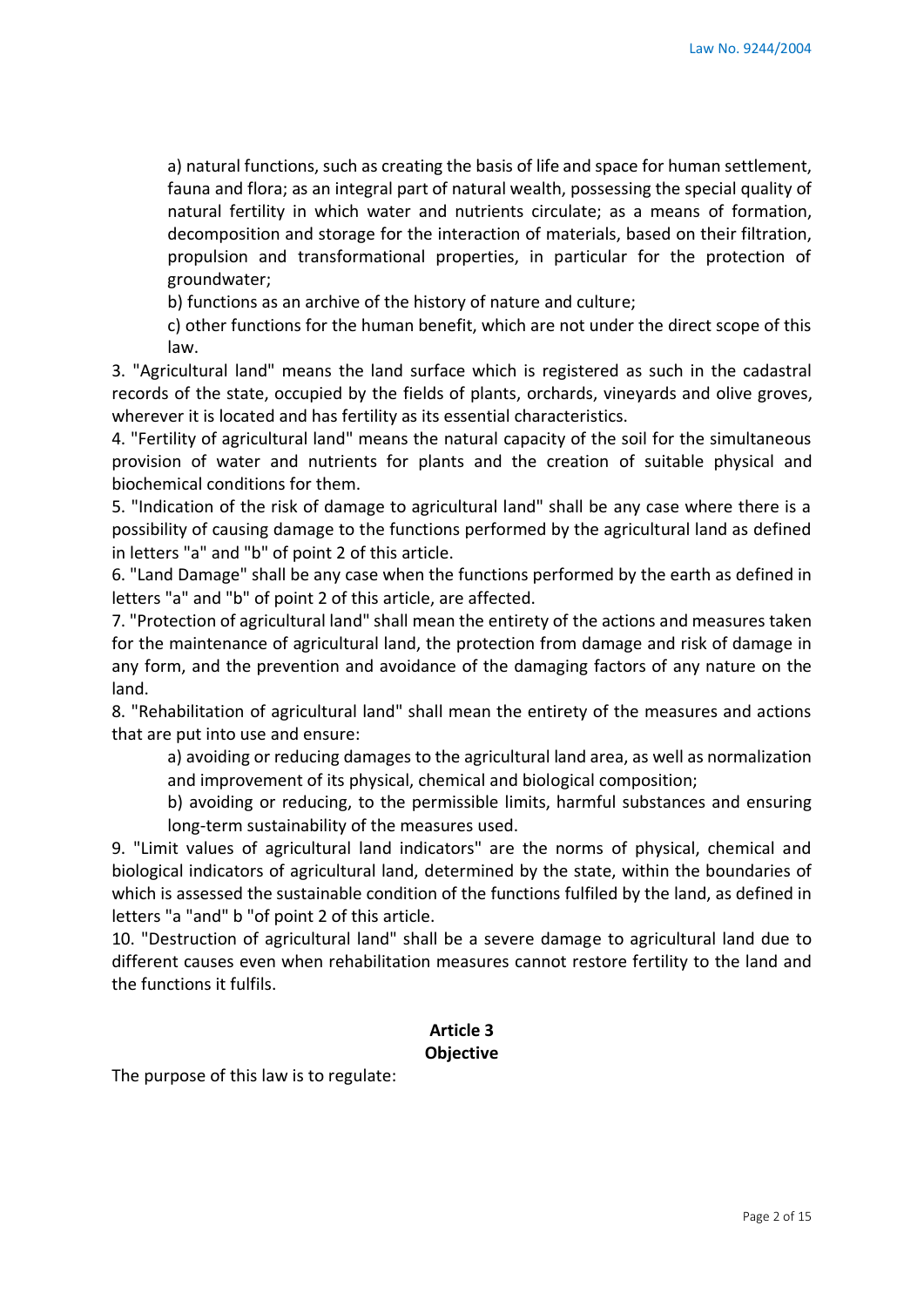a) agricultural land, according to the definition of point 3 of Article 2 of this law, which is listed in the cadastral records of the state, including all its components;

b) all surfaces, according to the definition of letters "c", "ç", "d", "dh", "e" and "ë" of Article 11 of Law No.8752, dated 26.3.2001 "On establishment and operation of structures for land administration and protection" as well as any other land surface that naturally joins the surface of agricultural land and directly affects the functions it fulfils.

The width of this land surface extends up to 1 km from the separating boundary of agricultural land, depending on the land and geographical conditions.

#### **CHAPTER II**

# **STATE STRUCTURES FOR THE PROTECTION OF AGRICULTURAL LAND, THEIR OBLIGATIONS AND RESPONSIBILITIES**

#### **Article 4**

### **State Structures**

*(Amended by Law No. 69/2013)* 

The state authorities and their structures, which have obligations and responsibilities for the protection of agricultural land are:

a) Ministry of Agriculture and Food;

b) the State Land Protection Committee (SLPC);

c) Land Protection Inspectorate (LPI);

ç) the regional council;

d) the chairman of the regional council;

dh) Land Protection Commission (LPC) in the region;

e) the Land Protection Inspectorate (LPI) in the region;

ė) the council of the commune or the council of the municipality;

f) the head of the commune or the mayor.

### "**Article 4/1**

### **Inspection**

*(Added by Law No 69/2013)* 

Pursuant to this law, inspection shall be carried out by the inspectorates defined in Article 4 of this law, in accordance with law no. 10 433, dated 16.6.2011 "On Inspection in the Republic of Albania"".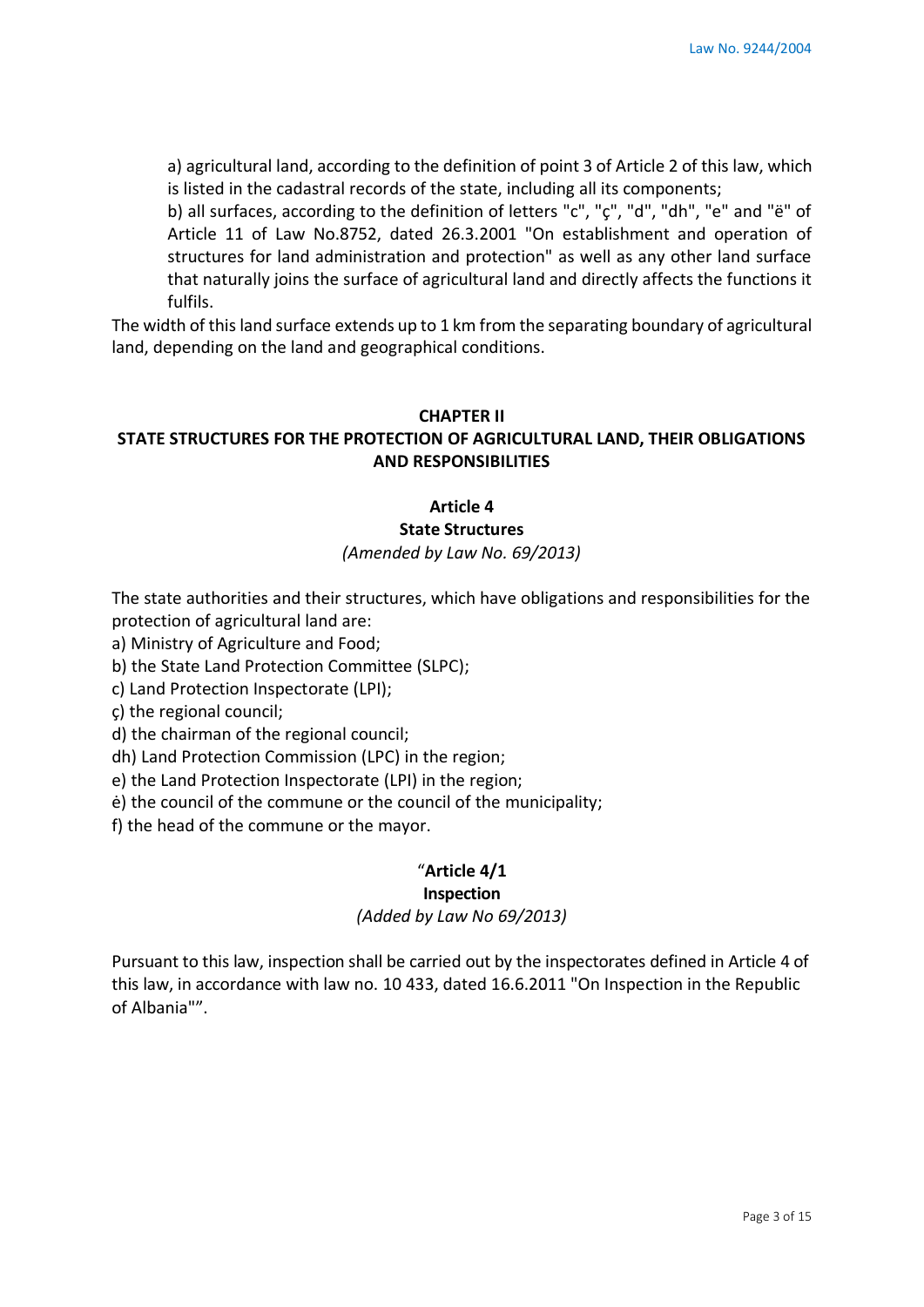# **Article 5 Ministry of Agriculture and Food** *(Amended by Law No. 69/2013)*

The highest state authority governing the activity for the protection of agricultural land shall be the Ministry of Agriculture and Food, which has the following duties:

a) technical and administrative management of all state structures in charge of the implementation of the provisions of this law and its bylaws;

b) carry out continuous monitoring on the implementation of the provisions of this Law and its bylaws, the activity of all other bodies charged by this law, the lawful landowners or possessors, for all natural and legal persons, whose activity affect in any way the agricultural land;

c) establishing technical standards for the protection of agricultural land by instruction of the Minister of Agriculture and Food;

ç) transformation of the Land Protection Sector into the Land Protection Inspectorate, as a superior and specialized monitoring body for the implementation of the provisions of this law and of its bylaws throughout the territory of the country and its completion with specialists appointed in accordance with law no. 8549, date 11.11.1999, "Status of Civil Servant".

#### **Article 6 The State Land Protection Committee**

The State Committee for the Protection of Land is established as an inter-ministerial body under the direction of the Minister of Agriculture and Food, and has the following duties and responsibilities:

a) to coordinate the work of the Ministry of Agriculture and Food, the Ministry of Environment, other institutions and local government bodies charged by this law with land protection, for all activities carried out on agricultural land, which are linked to it and affect the protection of agricultural land;

b) to make binding decisions to be enforced by other state bodies, which this law imposes on the protection of agricultural land.

# **Article 7 The district council**

The District Council and its subordinate structures shall have the following duties:

a) the administrative and technical management of all state structures in the territory of the region which are in charge of protecting the agricultural land pursuant to this law;

b) issuing mandatory decisions to be enforced by all local government bodies in the territory of the region: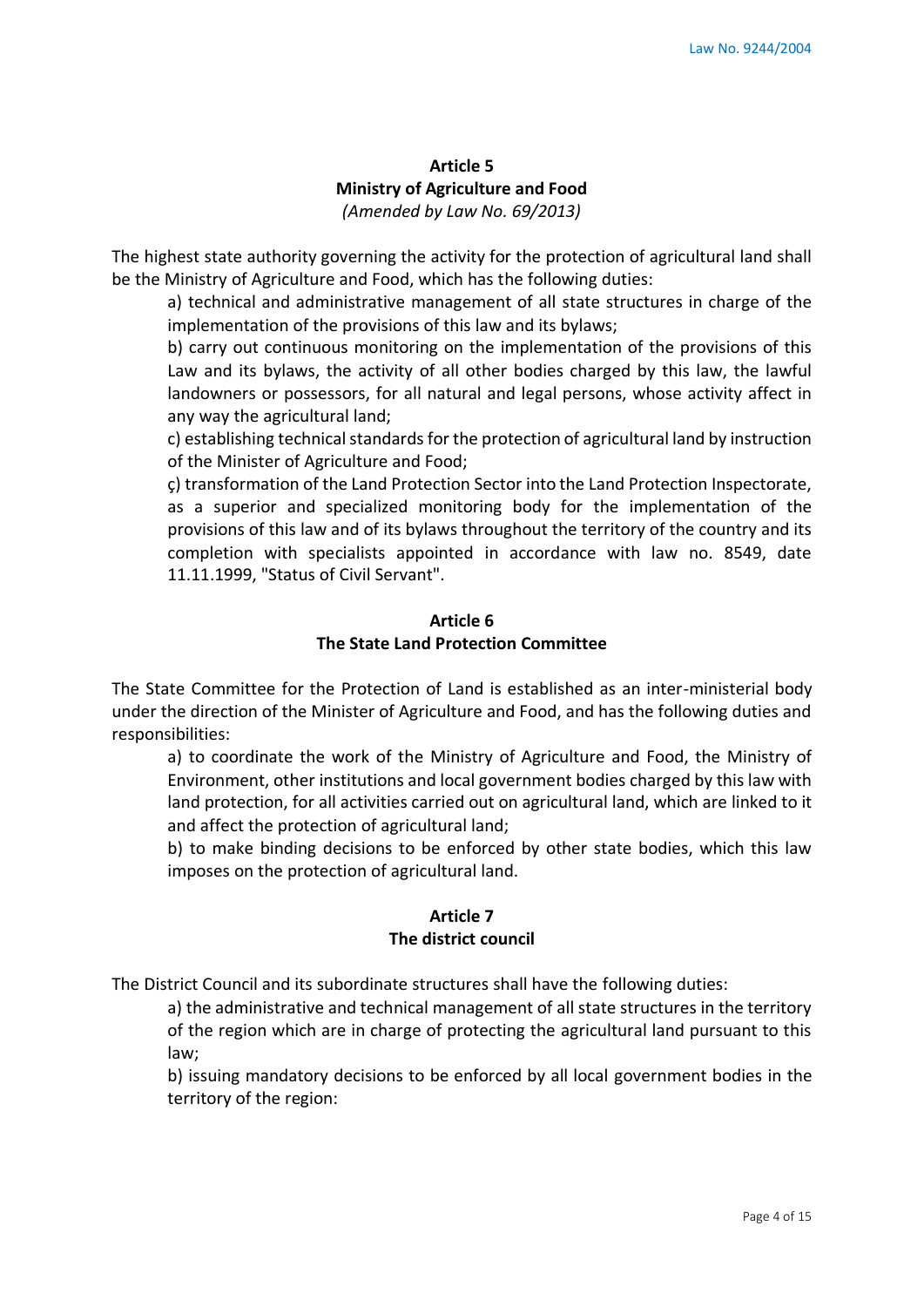i) on concrete measures for the protection of agricultural land;

ii) to approve the necessary funds for the protection and rehabilitation of agricultural land on the basis of proposals submitted by the LPC or LPI of the communes or municipalities;

iii) for the approval of the LPC, upon proposal of the chairman of the district council;

iv) harmonizing the activity for the protection of agricultural land between communes or municipalities, which have bordering territories;

c) declaration of protected agricultural land areas in the territory of the region, in accordance with the provisions of Article 24 of this Law.

#### **Article 8 The Land Protection Commission**

1. The Land Protection Commission (LPC) is established for coordinating the activities for the protection of agricultural land at the Regional Council.

2. The composition of this commission shall include the mayors of municipalities or communes, the director of police in the region, the chief of the regional environmental agency, the head of the construction police, the director of the regional directorate of agriculture and food, the director of the regional water directorate, the director of the forest service directorate, as well as the heads of institutions whose activity affects the agricultural land. The latter are approved by the regional council.

3. The Land Protection Commission organizes special groups with specialists from different institutions in the territory of the region to verify, control or study specific issues for agricultural land protection measures.

4. The chairman of the regional council is also the Chairman of the LPC.

## **Article 9 Chairman of the Regional Council and other district structures** *(Amended by Law No. 69/2013)*

1. The Chairman of the Regional Council shall review and decide on the complaints submitted by natural and legal persons, the sanctions imposed against them by the Land Protection Inspectorate in the region and the decisions taken against them by other structures of the local government for the protection of agricultural land.

2. A Land Protection Inspectorate, consisting of appointed specialists, is established under the regional section on land administration and protection, in accordance with Law No. 8549 dated 11.11.1999 "Civil Servant Status". The regional LPI is technically subordinate to the Land Protection Inspectorate at the Ministry of Agriculture and Food.

3. The Land Protection Administration Section in the Regional Council establishes a register of agricultural land protection. The data system, content and form of agricultural land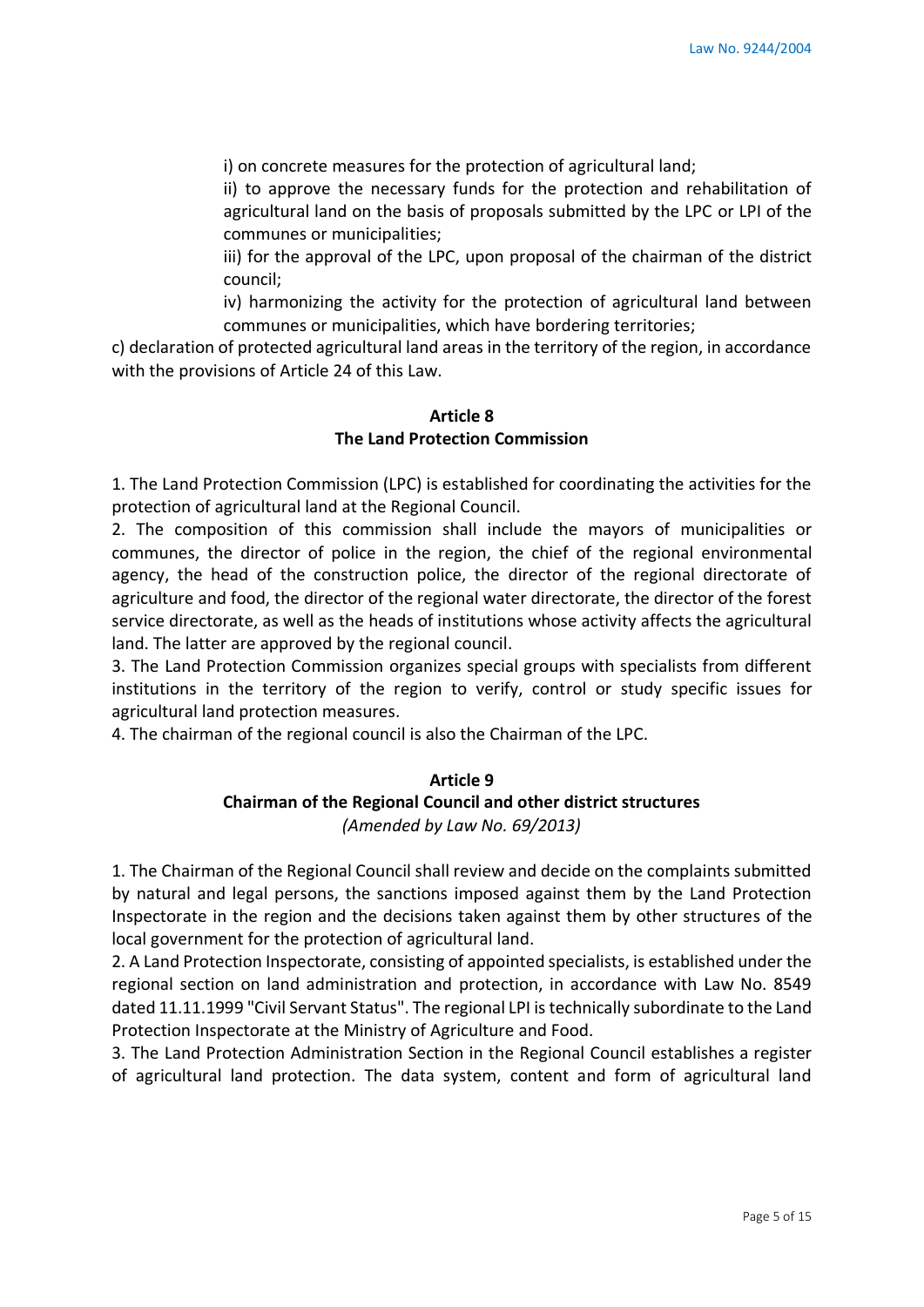protection register shall be approved by the Minister of Agriculture and Food and the Minister of Environment.

#### **Article 10**

#### **Commune Council or Municipality Council. Commune or Municipality Mayor**

1. The responsible authority for the protection of agricultural land, for the whole territory under its jurisdiction is the council of the commune or the council of the municipality having the following duties:

a) to monitor the implementation of the provisions of this law within its jurisdiction;

b) to issue mandatory decisions for the protection of agricultural land from legitimate landowners and possessors of agricultural land as well as for natural and legal persons whose activity affects in any way the functions that the agricultural land fulfils;

c) to review the monitoring reports on damage to agricultural land and issue relevant decisions;

ç) to coordinate activities for the protection of agricultural land within villages, between villages, within the jurisdiction of the commune, as well as between different associations, whose activity aims at agricultural land in the territory;

d) to co-ordinate its activity for the protection of agricultural land with other communes or municipalities when their land territories are bordering each other;

f) to coordinate the activity with the district council, the LPC and the LPI of the district, and to follow the implementation of the decisions of the superior entities which aim the territory under their jurisdiction;

e) to allocate in its budget the fund for the protection of agricultural land with resources from the agricultural land tax. The annual amount of this fund serves for protection measures for agricultural land and shall not be less than 40 percent of the allocated fund, which shall be approved by the council pursuant to the recommendations of the regional council as well as to the specific situation of the territory of the commune;

ë) to review the complaints submitted by natural and legal persons, which have as their object protection measures for agricultural land, and to avoid the risks of damage to agricultural land by natural and artificial factors.

2. The Head of the Commune or the Mayor shall be responsible for:

a) managing and monitoring the work of the directors of the subsections of the commune and the administrators assigned to the subsections of the municipality for the activities on the protection of agricultural land;

b) Report to the regional LPC on the situation in its territory;

c) to enforce the decisions and orders of the district council and the LPC, whose object is the territory of the commune or municipality.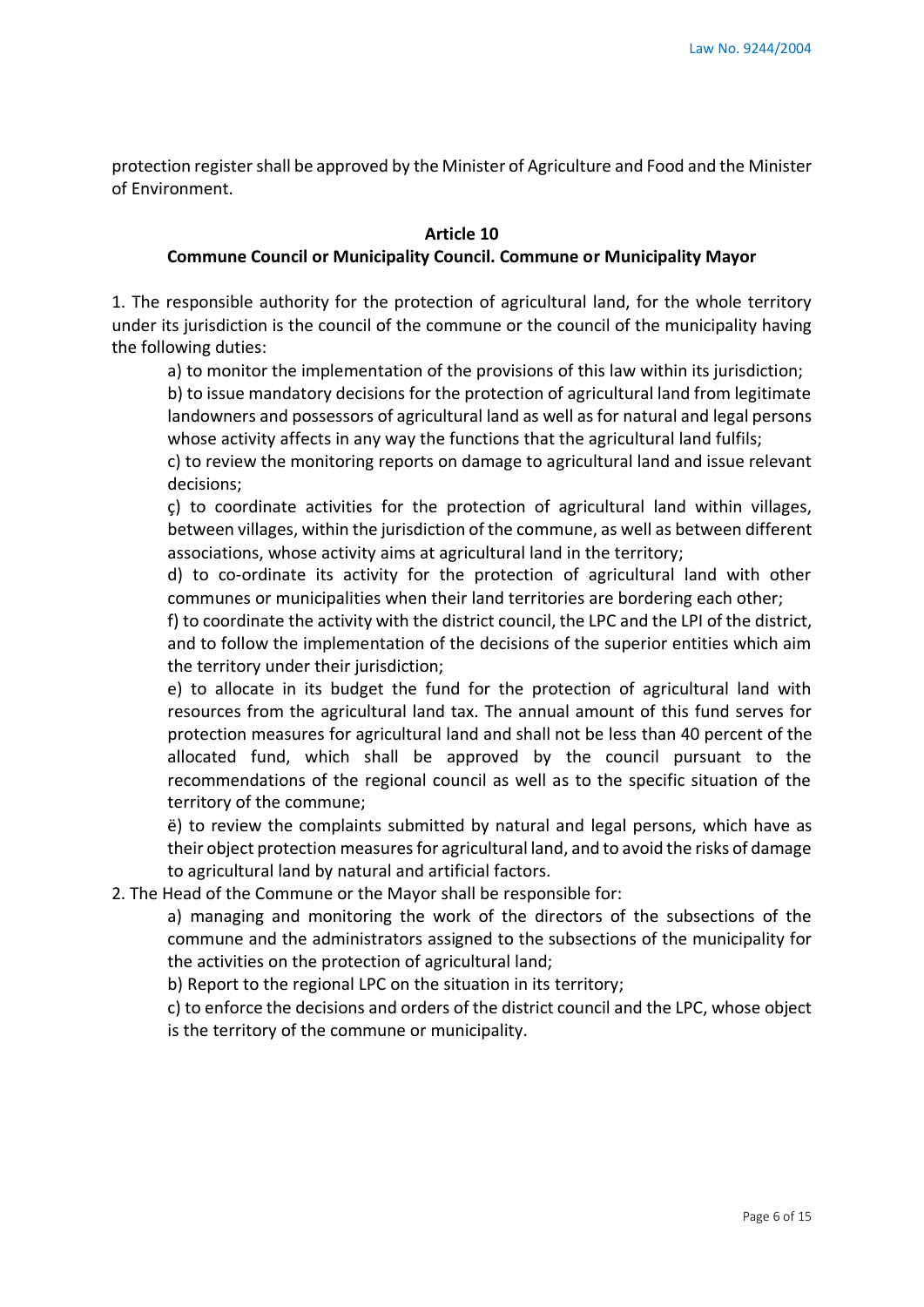# **Article 11 Other duties of state structures for the protection of agricultural land** *(Amended by Law No. 69/2013)*

The composition, operational methodology, duties and responsibilities of the State Land Protection Committee, the Land Protection Inspectorate of the Ministry of Agriculture and Food, the Land Protection Commission and the Land Protection Inspectorate in the region, in addition to the definitions in the provisions of this law, are supplemented by other by-laws, by decisions of the Council of Ministers, upon the proposal of the Minister of Agriculture

### **CHAPTER III PREVENTION OF AGRICULTURAL LAND DAMAGE**

## **Article 12 Protection of agricultural land from damages**

Owners, other legitimate land possessors, state structures and decision-making authorities, any natural or legal person who, by their act or omission, exercise in any way influence on the land, have the obligation to protect it from possible damages and dangers, to properly manage it and ensure sustainability of the agricultural land functions.

# **Article 13 Sustainability of agricultural land resources**

1. Landowners and other legitimate possessors as well as state authorities for the protection of agricultural land have the obligation to ensure the sustainability of the agricultural land resources, in accordance with the categorization made in the state cadastral registry, on the whole surface of the land on their ownership.

2. Transformation of agricultural land to other categories of resources, such as urban land, forest land, forest, pasture, meadow and non-arable land is done in accordance with the provision in the law no.8752, dated 26.3.2001 "On the establishment and functioning of structures for administration and protection of land ", as well as its bylaws.

### **Article 14**

# **Protection of agricultural land from construction**

*(Amended by Law No. 131/2014)* 

1. Construction activity on agricultural land shall be prohibited, except in the cases provided for in points 2 and 4 of this Article.

2. Proposal for extension of the construction boundary line in agricultural land areas is done on basis of regional studies and master plans only when it has been verified and based on arguments: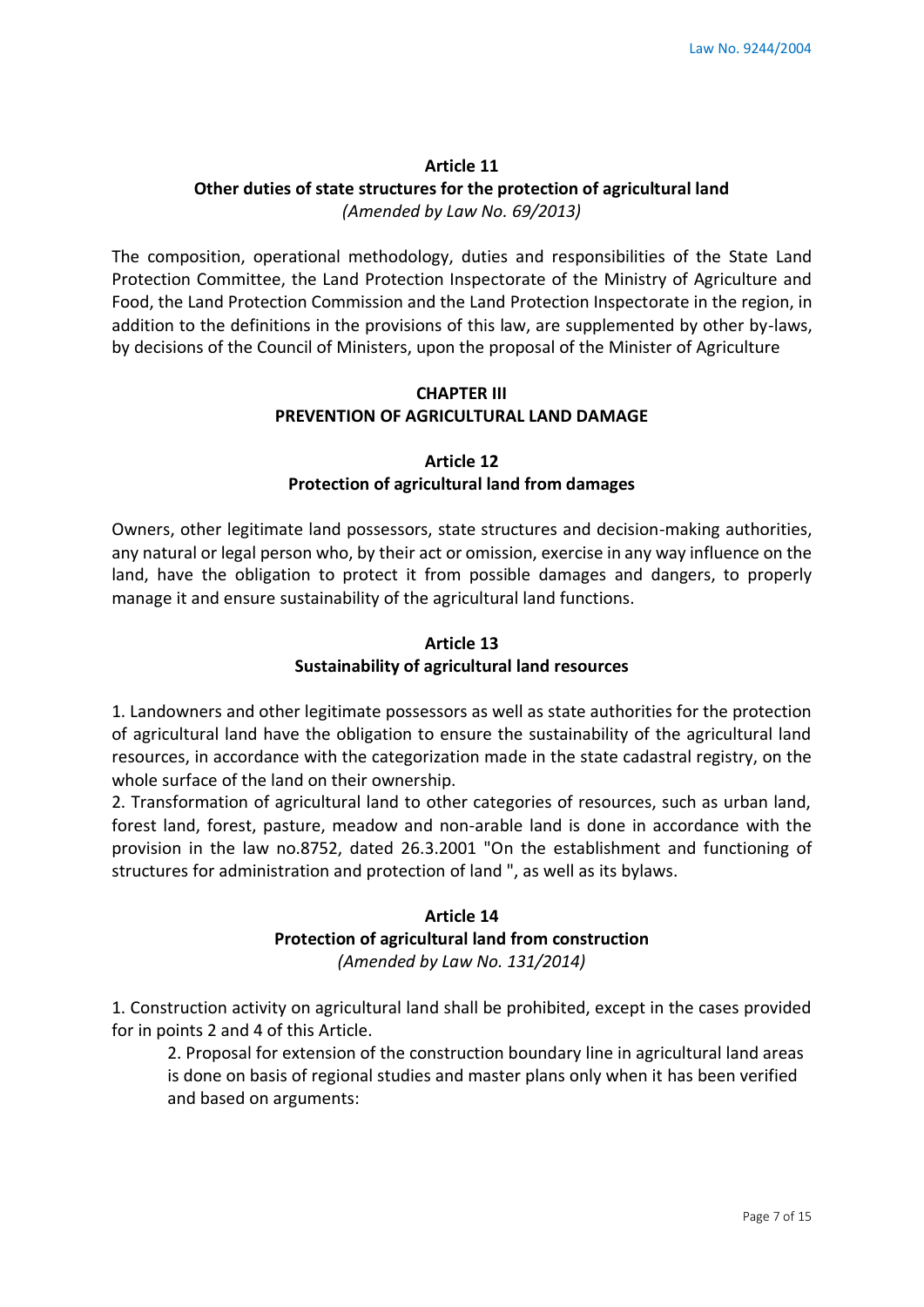a) total lack of other physical surfaces with free urban land, within the restrictive construction lines;

b) lack of urban land surfaces, which can be re-used through demolition of old buildings and construction of new building, in accordance with city planning rules and norms;

c) the absence of other non-arable or low natural fertility soils, by virtue of quality. The rationale for these cases is prepared by the responsible entity for the design and defence of the study.

3. The local government structures, responsible of the protection of agricultural land, in any case when they do not agree to extend the restrictive line of construction to agricultural land premises, shall file a complaint with the bodies mandated by law.

4. Only temporary buildings that are not stably and permanently connected to the land, which are necessary for carrying out agricultural and livestock activities shall be allowed on agricultural land.

# **Article 15 Protection of river beds and banks**

1. The establishment and use of quarries for materials and other solid matters are not permitted along the course of the river, in cases when:

a) either side or both sides of the river bank are directly bordered by agricultural land;

b) it is estimated that quarries can cause change of the natural flow of water throughout the course of the river, which damages the agricultural land functions.

2. Establishing quarries along the lengths of river flows shall be allowed for major or emergency cases, when assessed by the Council of Ministers. In this case, the holder of the quarry-use permit has the following duties:

a) rehabilitation of the environment during the implementation or completion of works, under the conditions set out in the environmental permit;

b) prior guarantee by financial means deposited in the bank in the amount needed to rehabilitate the situation, which is decided by the Land Protection Administration (LPA) section of the district, which is transferred to the account of the commune or municipality on the territory where the quarry is established.

# **Article 16 Enforcement of a good agricultural practice**

Owners of agricultural land and other legitimate possessors have the obligations that through practical actions on land and through good agricultural practice ensure:

a) the sustainability of the natural fertility of the agricultural land;

b) maintaining and improving the structure of agricultural land;

c) maintaining the natural level of organic matter, according to the type of the agricultural land, through the circulation of agricultural crops and promoting the biological activity of the soil;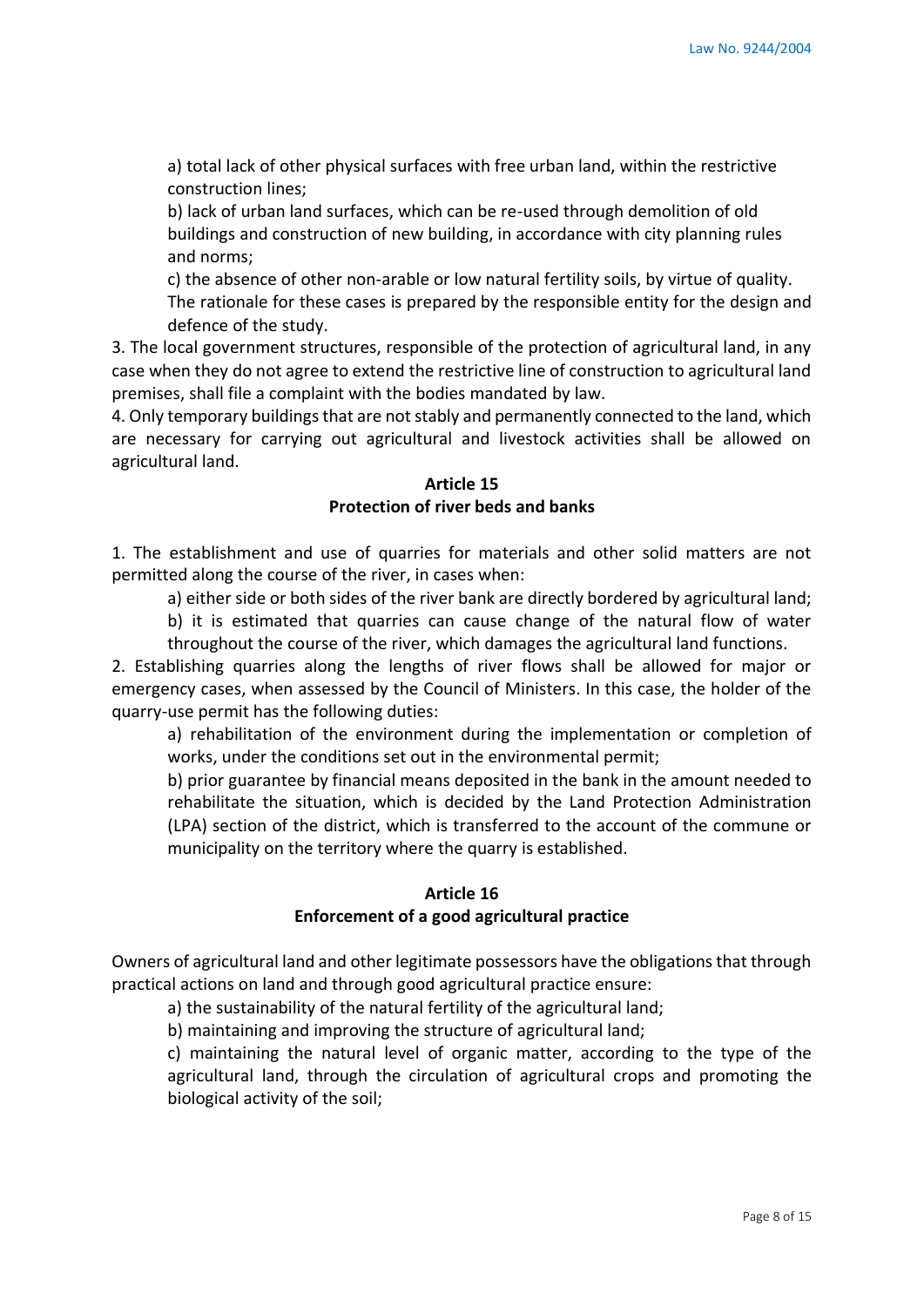ç) preservation of the normal level of physical, chemical and quality indicators of the agricultural land;

d) cultivation of agricultural land, in accordance with its relief and atmospheric conditions;

dh) not permitting the damage of the arable layers through excavation for soil and other materials;

e) protection of agricultural land from erosion and implementation of recommended anti-erosion measures;

ė) administration, use and maintenance, within the territory of their own land, of the drainage system, irrigation system, bridges, and protection of agricultural land from floods, in accordance with the provisions laid down in Law no. 8518, dated 30.7.1999 "On irrigation and drainage";

f) not allowing the depositing on and under the surface of agricultural land of any type of waste that damages the fertility of agricultural land;

g) conducting tests of the agricultural land to evaluate physical, chemical and biological indicators, as defined in point 1 of Article 22 of this Law.

## **Article 17 The right of exploit and use of agricultural land**

Owners and other legitimate land possessors have the right to:

a) exploit and use the surface of agricultural land for cultivation of agricultural plants, products, and by-products, which are not prohibited by provisions of other laws; b) exploit and use the agricultural land to the depth of its active horizon, to the match point with its matrix formation.

### **Article 18 Protection of agricultural land from use of tools**

The owner of the land, and its other legal possessors, other natural and legal persons, in any case of action on the agricultural land, shall have the duty to take measures for its protection against damage that may be caused to agricultural land by use of their equipment or tools.

### **CHAPTER IV**

# **OBLIGATIONS FOR INFORMING ON THE DAMAGE CAUSED TO THE AGRICULTURAL LAND AND REHABILITATION OF DAMAGED LANDS**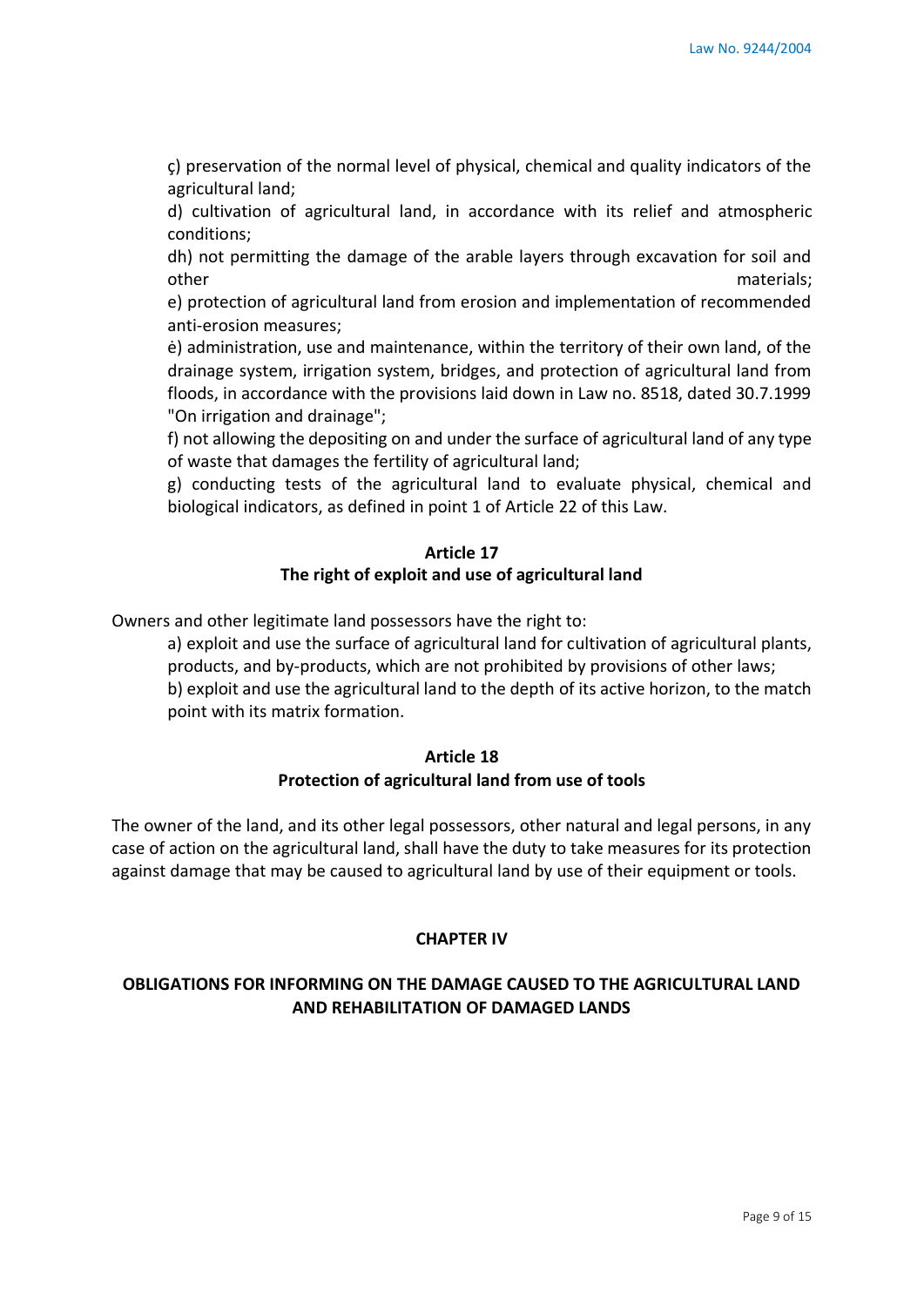#### **Article 19**

1. The owner of the land and any legal possessor of the agricultural land shall have the obligation to immediately inform the authorities of the local government of any doubt about damage to the agricultural land or its damage caused as a result of:

a) their negligent activity;

b) activity of natural factors or other persons;

c) omission by the structures legally responsible for the protection of agricultural land. 2. The entities in charge of protection of the agricultural land shall have the obligation to notify the owners of the agricultural land on any case when they have information on the existence of factors that endanger the agricultural land, while simultaneously taking the necessary protective measures and decisions.

#### **Article 20 Establishment and organization of observation sites**

1. In the territory of each district or of some districts, shall be established and operated the sites for zone observation and continuous monitoring of the influence of natural and human factors and their effects on the changes that occur on agricultural land.

2. The zone survey site is required to represent most of the characteristic conditions of the area where it is established and to allow for observation of erosion, physical-chemical and biological composition of the agricultural land, groundwater, air pollution measurements and other typical factors of the region and to continuously notify the entities in charge of the protection of agricultural land.

3. LPA and other structures operating in the territory of the region, shall propose to the regional LPC to approve the location of the observation site.

4. The Ministry of Agriculture and Food and the Ministry of Environment shall adopt the regulation on the functioning of the zone observation sites and shall monitor the implementation of the techniques established by these areas.

#### **Article 21 The procedure for inspecting agricultural land damage**

The state entities in charge of the protection of agricultural land shall apply the following procedures during the inspection for land damage or the emergence of the risk of land damage:

1. Verification of the identification of elements and factors that damage the functions carried out by the agricultural land, as follows:

a) lack of maintenance of the drainage network, which causes swamping, quenching, re-salting of agricultural lands of the owner and of the land of neighbouring owners;

b) lack of maintenance or damage to the anti-erosion systems, which causes massive erosion of the active horizon of agricultural land;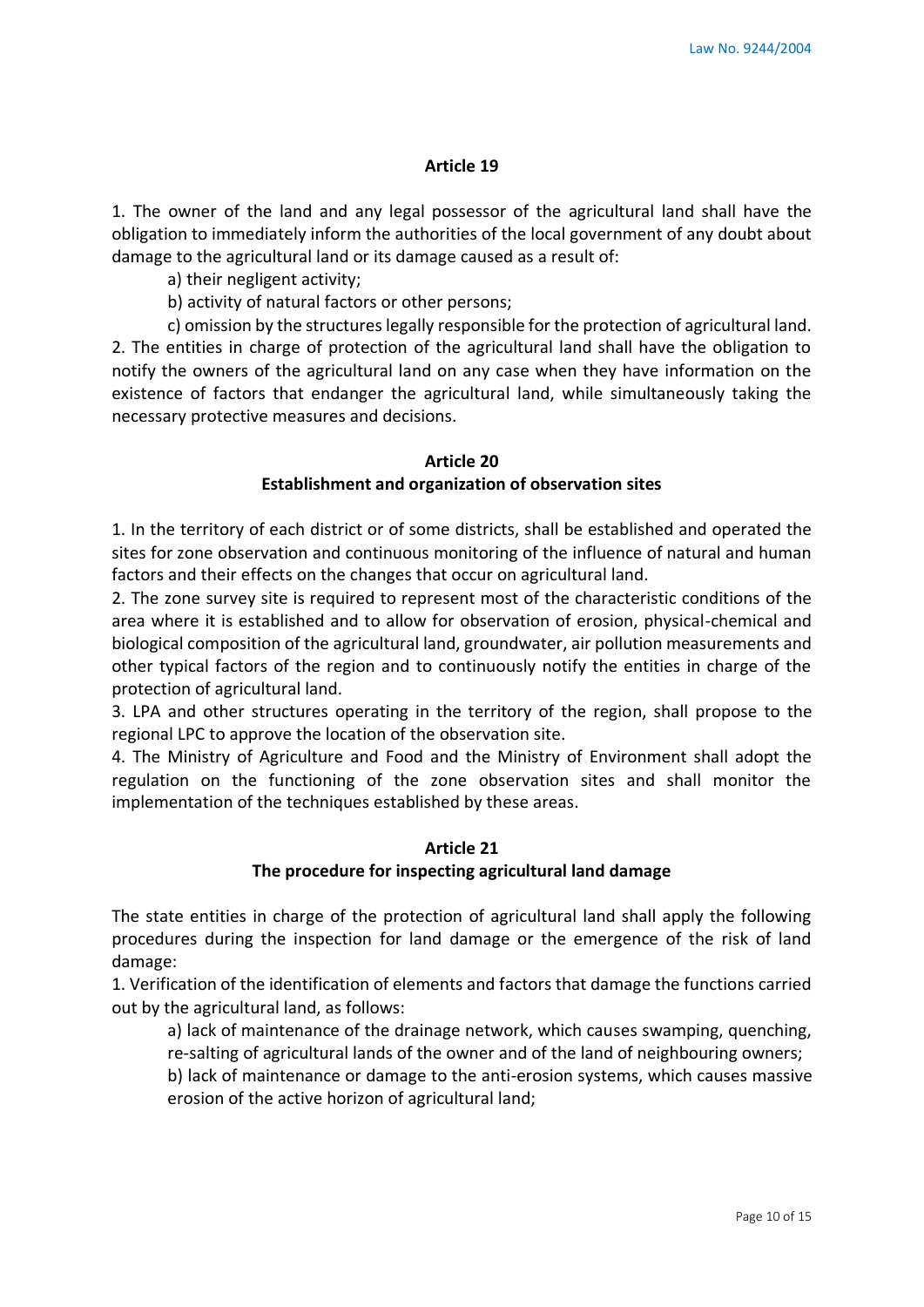c) lack of maintenance or damage to water works that discipline the flow of higher waters, resulting in the graveling of agricultural land;

ç) allowing the depositing of solid or harmful substances on the surface of land, which impede the exploitation of the land or impair the functions of the agricultural land;

d) allowing use of harmful substances, beyond defined limits, via air or water sources and streams that damage vegetation cultivated on agricultural land;

dh) the presence, in excess of the established limits, of harmful substances released on agricultural land from various unidentified causes;

e) presence of harmful substances in the groundwater in a quantity which excesses the allowed limits, originating from the soil;

ë) allowing the start of construction works and other illegal works, that changes the destination of the agricultural land;

f) elements and other factors that during the inspection are assessed as possible causes of damage to the agricultural land.

2. In order to prove and provide arguments for the damage caused to the agricultural land, the following shall be carried out:

a) tests for determining the state of the physical, chemical and biological indicators of the agricultural land;

b) tests for determining the state of irrigation and ground waters;

c) tests of the air found in the soil layers and on its surface.

The assessment of the agricultural land, water and air indicators is carried out by experts, who shall draft the relevant technical report. When the report of the experts shows that the tested parameters are not within the allowed norms and there is presence of factors defined in letters "a", "b", "c", "d", "e" and "f" of point 1 of this article, it estimates that the agricultural land has been damaged.

3. The conclusion of the inspection and issuance of the decision shall include:

a) Causes of damage to the agricultural land;

b) what caused the damage to the agricultural land and the responsible persons;

c) the obligation of the persons who caused the damage to cover expenses for conducting the tests;

ç) final report to the responsible decision-making bodies, as provided in the provisions of this law.

# **Article 22 Tests of agricultural land indicator values**

1. Owners and legal possessors of agricultural land are responsible for carrying out the tests of agricultural land indicator values, solutions in soil and soil gases contained therein. The following mandatory tests shall be carried out:

a) frequent tests, at the intervals set by a decision of the Council of Ministers, on the proposal of the Minister of Agriculture and Food and the Minister of Environment;

b) unpredicted, in any case when there are suspicions or it is noted that the natural functions of agricultural land have been violated.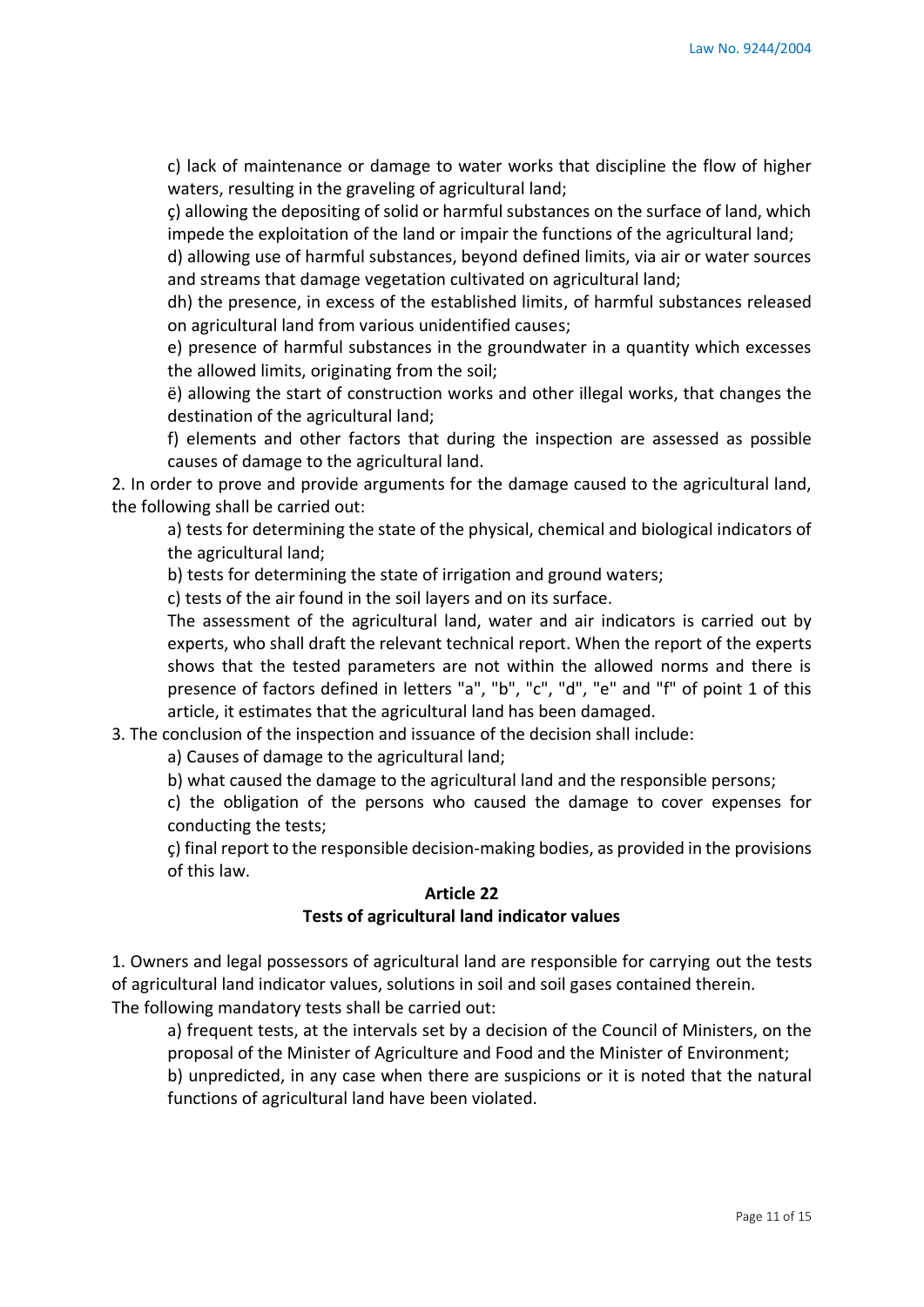This test is ordered by decision of the land protection entities in the region. 2. The tests of the indicators, as defined in point 1 of this article, are carried out by the Soil Science Institute and by specialized and approved centres.

#### **Article 23 Protection of agricultural land from destruction**

1. Owners and legal possessors of agricultural land and any natural or legal person whose activity affects agricultural land shall have the obligation to protect it from any factor leading to its destruction.

2. Agricultural land is considered to be destroyed when it:

a) can no longer be used as such;

b) cannot be rehabilitated within the limits of the values that are determined for the agricultural land;

c) the rehabilitation of the damaged area results in a higher cost than the real value of the agricultural land.

# **Article 24 Protected land areas**

1. Areas of agricultural land, which are exposed to risk of damage to the soil or manifest damage, causing large-scale risks to the community, are declared "Protected Areas".

2. The decision on the declaration of "Protected areas" is taken by the district council and contains:

a) the map of the protected land area with cadastral titles, plot area and boundaries of the area;

b) a description of the nature of the risk of damage to the agricultural land or the occurrence of its damage;

c) Causes of consequences;

ç) soil tests' reports of liquid and gas soil materials;

d) Emergency, short-term and long-term measures taken for rehabilitation and improvement of the situation, as well as the level of expenditures needed and the sources of their funding;

f) list of institutions, structures and persons in charge of the rehabilitation of the situation.

# **Article 25 Rehabilitation of damaged agricultural land**

The following shall have the obligation to rehabilitate damaged agricultural land, returning it to the previous condition: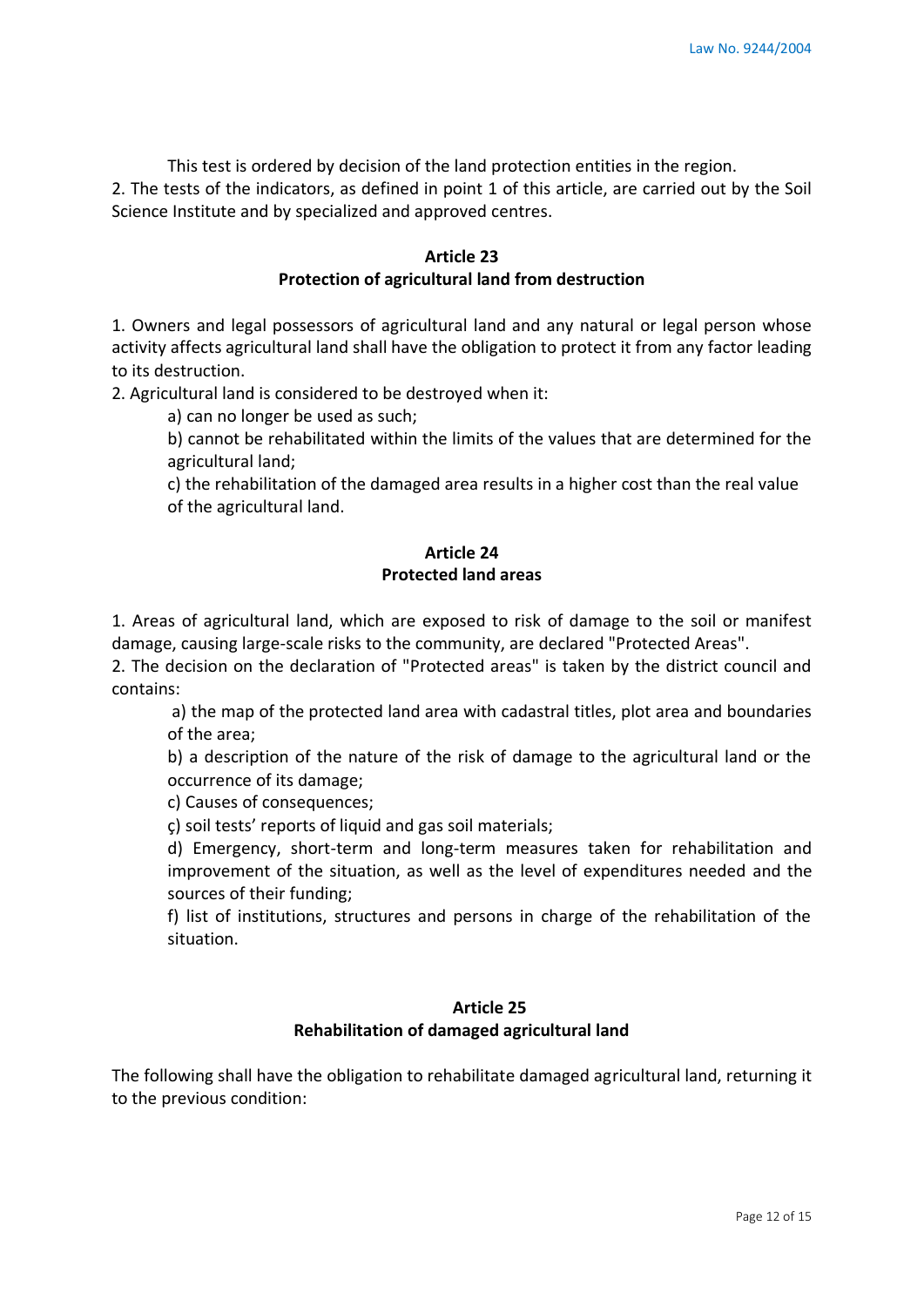a) any natural or legal person, when assessed as causing and responsible for damaging the land; and land; and land; and land; and land; and land; and land; and land; and land; and land; and land;

b) the previous owner of the agricultural land, who at the moment and in the document of transaction of the land did not declare or have concealed its damage;

c) state structures in whose jurisdiction the damaged agricultural land is located, in any case when:

i) the person who caused damage to the agricultural land is not able to rehabilitate the land, but he/she fulfils the financial obligations for the full rehabilitation of the damaged land;

ii) the person who caused damage to the agricultural land dies and he is not an heir in accordance with the definitions of the Civil Code;

iii) the owner of the damaged land legally waives his right of ownership over the agricultural land.

# **Article 26 Agricultural land rehabilitation deadlines**

1. The deadline for the completion of the rehabilitation of the damaged agricultural land is determined by the regional council, based on the LPA technical report.

2. Agricultural land is estimated to be rehabilitated when it fulfils the natural functions in accordance with the definition of point 2 of Article 2 of this Law and is proved by the tests carried out on the state of the limits of the values of agricultural land indicators.

### **CHAPTER V SANCTIONS AND ADMINISTRATIVE OFFENSES**

# **Article 27**

# **Criminal charges**

The Land Management and Protection Section of the District Council shall file a criminal charge with the justice authorities for property destruction in any case when it notes:

a) damage to the agricultural land, as defined in Article 23 of this Law;

b) illegal change in the categorization of the agricultural land based in the definitions provided in Article 13 of this Law;

c) Development of construction activity on agricultural land, in breach of the requirements of points 1 and 2 of Article 14 of this law.

ç) noncompliance with of the requirements of letter "f" of article 16 of this law by the owners of agricultural land and other legitimate possessors;

d) establishment and utilization of quarries for materials and other inert materials along river flows, which are in breach of the requirements of point 1 of article 15 of this law;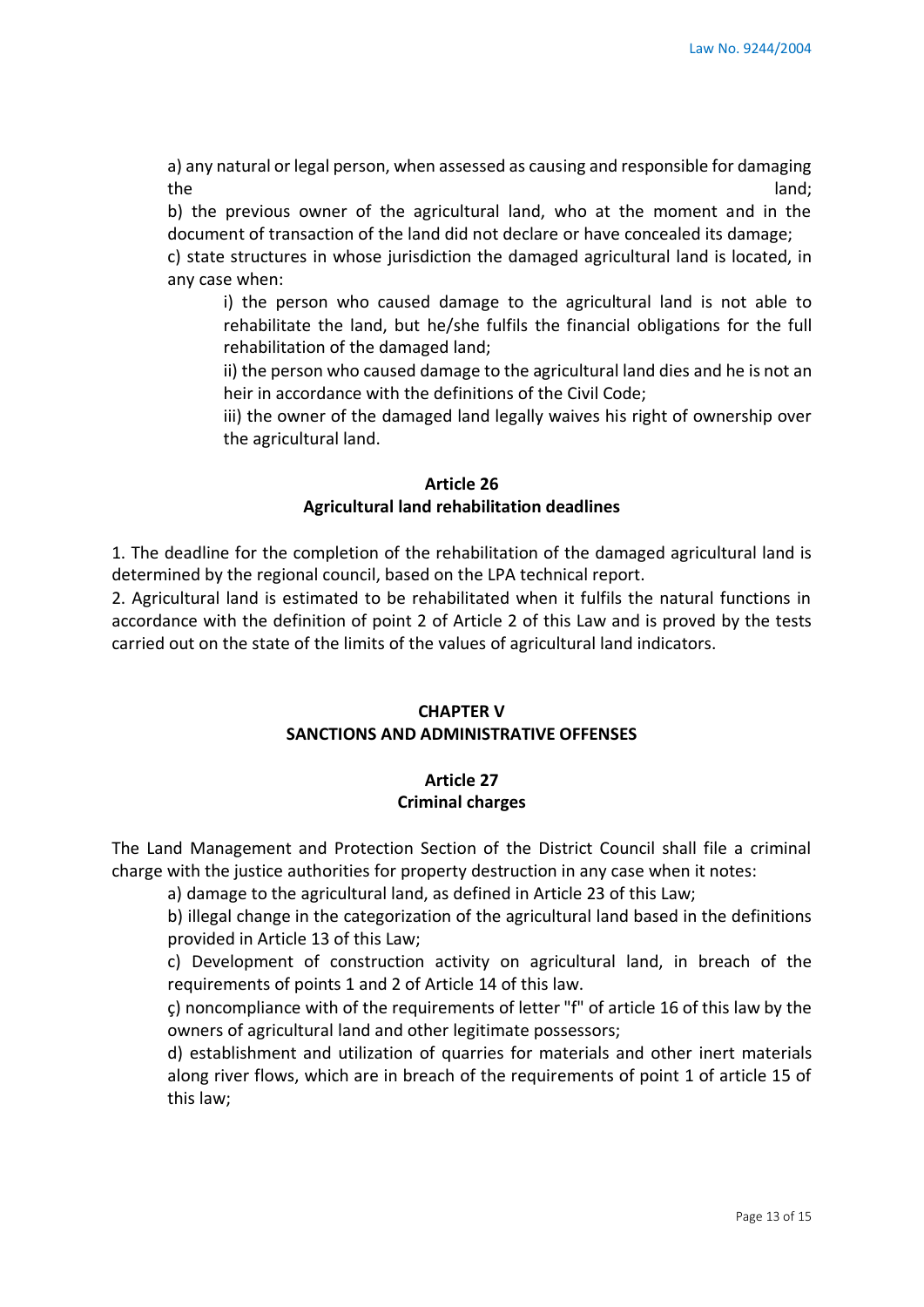dh) any other similar case, that the land protection structures in the commune or municipality and in the district estimate that it has caused serious damage to the agricultural land.

#### **Article 28 Administrative offenses**

The following violations constitute administrative offense:

a) Non - compliance by owners of agricultural land and other legitimate possessors, with the letters "a" to "e" and letter "g" of article 16 of this law;

b) failure to take appropriate measures for the protection of agricultural land, against the damage caused to it during the development of various activities, which is in breach of Article 18 of this law;

c) Failure to comply with the obligations for notification of cases of damage to the agricultural land, which is in breach of paragraph 1 of article 19 of this law;

ç) failure to carry out tests of agricultural land indicators, which is in breach of point 1 of article 22 of this law;

d) non-rehabilitation of damaged agricultural land, for its return to the previous condition, which is in violation of Article 25 of this law.

# "**Article 29 Penalties**

#### *(Added by Law No. 69/2013)*

For administrative offenses provided for in Article 28 of this Law, the inspector of the land protection inspectorate in the regional council shall issue fines from ALL 50000 to ALL 500000.

# "**Article 30 Appeals** *(Added by Law No.69/2013)*

The decision of the inspector of the land protection inspectorate in the district council may be appealed in accordance with the law on inspection.

### **Article 31 Enforcement of the decision**

The enforcement of the decision is carried out according to the procedures set forth in law no. 7697, dated 7.4.1993 "On administrative offenses". The revenue generated by the fine collection shall serve for protective measures for the agricultural land, upon approval of the regional council.